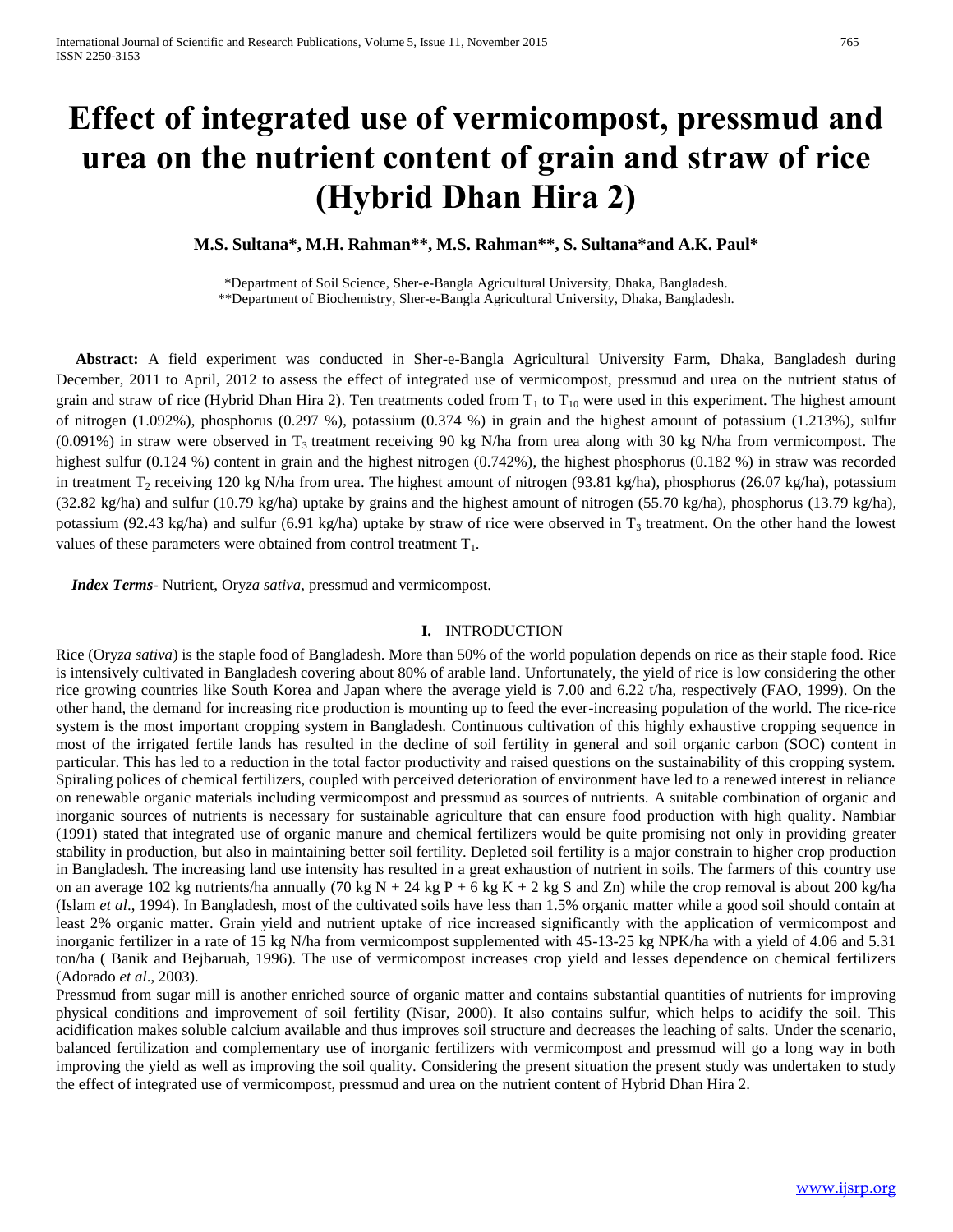# II. MATERIALS AND METHODS

**Experimental soil:** The soil of the experiment field was silty clay loam. The morphological, physical and chemical characteristics of the soil are shown in the Table 1 and 2.

| Morphology           | <b>Characteristics</b>      |
|----------------------|-----------------------------|
| Agro-ecological zone | Madhupur Tract (AEZ-28)     |
| General Soil Type    | Deep Red Brown Terrace Soil |
| Parent material      | Madhupur Clay               |
| Topography           | Fairly level                |
| Drainage             | Well drained                |
| Flood level          | Above flood level           |

**Table 1. Morphological characteristics of the experimental field**

(FAO and UNDP, 1988)

| Table 2. Initial physical and chemical characteristics of the soil |                 |  |  |  |
|--------------------------------------------------------------------|-----------------|--|--|--|
| <b>Characteristics</b>                                             | Value           |  |  |  |
| Mechanical fractions:                                              |                 |  |  |  |
| % Sand $(2.0-0.05$ mm)                                             | 29.04           |  |  |  |
| % Silt (0.05-0.002 mm)                                             | 41.80           |  |  |  |
| % Clay $(<0.002$ mm)                                               | 29.16           |  |  |  |
| <b>Textural class</b>                                              | Silty Clay Loam |  |  |  |
| $pH(1:2.5)$ soil-water)                                            | 5.8             |  |  |  |
| Organic Matter (%)                                                 | 1.09            |  |  |  |
| Total $N$ $(\%)$                                                   | 0.04            |  |  |  |
| Available K (meq/100g soil)                                        | 0.14            |  |  |  |
| Available $P$ (mg/kg)                                              | 16.5            |  |  |  |
| Available $S$ (mg/kg)                                              | 14.4            |  |  |  |

**Experimental design and treatment:** The experiment was laid out in a Randomized Completely Block Design (RCBD) with three replications. The total number of plots was 30, measuring 3 m  $\times$  3 m and ailes separated plots from each other. The distance maintained between two main plots is 1.0 m. The experiment consists of 10 treatments each with three replications were:**T1**: No chemical fertilizer and no manures (Control), **T2:**120 kg N/ha from urea, **T3:** 90 kg N/ha from urea+ 30 kg N/ha from vermicompost (VC), **T4**: 90 kg N/ha from urea+ 30 kg N/ha from pressmud, **T5:** 60 kg N/ha from urea+ 60 kg N/ha from vermicompost (VC), **T6:** 60 kg N/ha from urea+ 60 kg N/ha from pressmud, **T7**: 30 kg N/ha from urea +90 kg N/ha from vermicompost (VC), **T8:** 30 kg N/ha from urea+ 90 kg N/ha from pressmud,**T9:** 120 kg N/ha from vermicompost (VC), and **T10**: 120 kg N/ha from pressmud.

**Planting material:** Hybrid Dhan Hira 2 was used as the test rice variety in this experiment. This variety was imported from China. It is recommended for Boro season. Average plant height of the variety is 90-95 cm at the ripening stage. The grains are medium fine and white. It requires about 140-145 days completing its life cycle with an average grain yield of 8.0-9.0 t/ha (BRRI, 2006).

**Fertilizer application and Organic manure incorporation:** The amounts of N, P, K, S and Zn fertilizers required per plot were calculated as per the treatments. Two different types of organic manure viz. pressmud and vermicompost were applied according to treatments. Chemical compositions of the manures used have been presented in Table 3.

| Table 3. Chemical compositions of the vermicompost and pressmud (oven dry basis) |  |  |  |  |  |  |  |  |  |
|----------------------------------------------------------------------------------|--|--|--|--|--|--|--|--|--|
|----------------------------------------------------------------------------------|--|--|--|--|--|--|--|--|--|

| Sources of organic manure | Nutrient content |      |       |      |
|---------------------------|------------------|------|-------|------|
|                           | N (%`            | P(%) | K(% ) | S(%  |
| Vermicompost              | 2. l             | 0.29 | 0.74  | 0.24 |
| Pressmud                  | $\gamma_4$       | በ 77 | 2.8   | 0.29 |

**Transplanting:** Thirty two days old seedlings of Hybrid Dhan Hira 2 were carefully uprooted from the seedling nursery and transplanted in well puddled plot. Two seedlings per hill were used following a spacing of 15 cm  $\times$  20 cm.

**Crop harvest and data collection:** The crop was harvested at full maturity when 80-90% of the grains were turned into straw colored. Ten hills of rice plant were selected randomly for measuring the yield and nutrient content.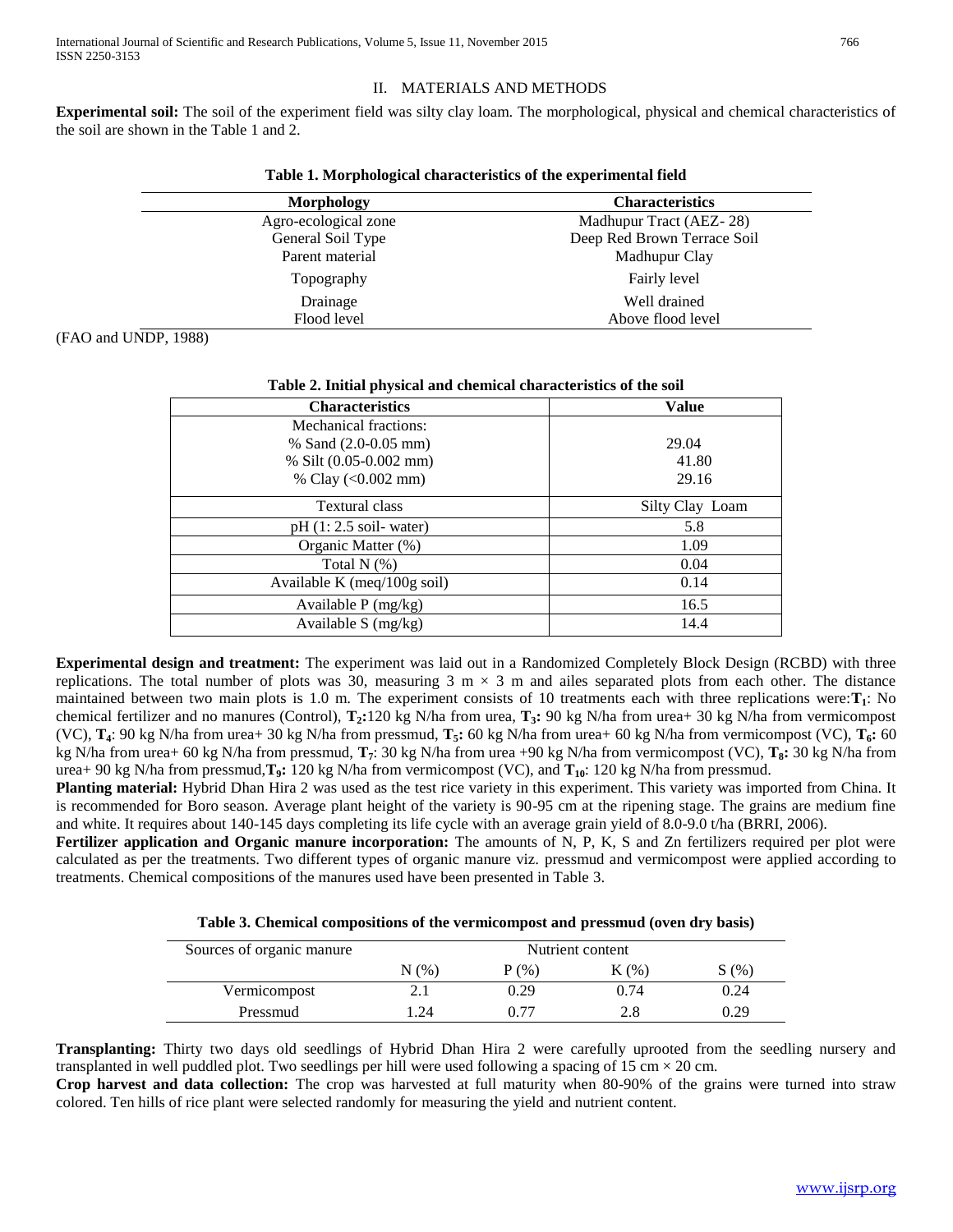**Collection and preparation of plant samples for chemical analysis:** Grain and straw samples were collected after threshing for N, P, K and S analysis. The plant samples were dried in an oven at  $70^{\circ}$ C for 72 hours and then ground by a grinding machine (wiley-mill) to pass through a 20-mesh sieve.

**Determination of nitrogen (N):** Nitrogen content of grain and straw were determined followed by the Micro Kjeldahl method.

**Digestion of plant samples with nitric-perchloric acid for P, K and S:** A sub sample weighing 0.5 g was transferred into a dry, clean 100 ml digestion vessel. Ten ml of di-acid ( $HNO<sub>3</sub>$ :  $HClO<sub>4</sub>$  in the ratio 2:1) mixture was added to the flask. After leaving for a while, the flasks were heated at a temperature slowly raised to 200 $^{\circ}$ C. Heating were stopped when the dense white fumes of HClO<sub>4</sub> occurred. The content of the flask were boiled until they were became clean and colorless. After cooling, the content was taken into a 50 ml volumetric flask and the volume was made up to the mark with de-ionized water. P, K and S were determined from this digest by using different standard methods.

**Determination of P, K and S from plant samples:** Plant samples (grain and straw) were digested by di-acid (Nitric acid and Perchloric acid) mixture and Phosphorus content in the digest was measured by blue color development (Olsen *et al.*, 1954) method. The content of Potassium was estimated by Perchloric acid digestion method as proposed by Yamakawa (1992). Sulfur content was determined from the digest of the plant samples (grain and straw) with CaCl<sub>2</sub> (0.15%) solution as described by Page *et al.* (1982).

**Nutrient uptake:** After chemical analysis of straw and grain samples the nutrient contents were calculated and from the value of nutrient contents, nutrient uptakes were also calculated by following formula: Nutrient uptake (Kg/ha) = Nutrient content (%)  $\times$  Yield (kg/ha)/100

**Statistical analysis:** The data of different parameters were statistically analyzed to find out the significant difference of different treatments on nutrient status of Hybrid Dhan Hira 2. The mean values of all the characters were statistically analyzed by following the analysis of variance (ANOVA) technique and using the MSTAT-C computer package program. The mean differences among the treatments were compared by least significant difference (LSD) test at 5% level of significance.

## **III.** RESULTS **AND DISCUSSION**

**Effect on nitrogen, phosphorus, potassium and sulfur content in grain:** There was significant difference among the treatments in recording nitrogen, phosphorus, potassium and sulfur content in grain (Table 4). The maximum nitrogen content in grain (1.092%) was noted in the treatment  $T_3$  receiving 90 kg N/ha from the source of urea along with 30 kg N/ha from vermicompost. The lowest nitrogen content in grain (0.542%) was found in control treatment (T<sub>1</sub>). Jeong *et al.* (1996) found that 5 t/ha application of fermented chicken manure increased nitrogen concentration in rice plant. The phosphorus content in grain varied from 0.209 to 0.297 %. The highest phosphorus content (0.297 %) in grain was found in treatment  $T_3$  which was statistically similar to  $T_2$ . The lowest phosphorus content in grain 0.209 % was found in control  $(T_1)$  treatment. The maximum potassium content in grain (0.374 %) was recorded in treatment T<sub>3</sub> receiving 90 kg N/ha from the source of urea along with 30 kg N/ha from vermicompost which was statistically identical to  $T_2$  and  $T_4$ . The lowest potassium content in grain (0.247 %) was noted in control  $(T_1)$  treatment. Kadu *et al.* (1991) obtained highest potassium content in rice grain due to the application of highest doses of NPK with the association of farmyard manure. The maximum sulfur content in grain (0.124 %) was recorded in treatment  $T_2$  receiving 120 kg N/ha from urea which was statistically similar to T<sub>3</sub>, T<sub>4</sub> and T<sub>5</sub>. The lowest sulfur content in grain (0.069 %) was noted in control (T<sub>1</sub>) treatment.

| <b>Treatment</b> | Nitrogen content | <b>Phosphorus</b> | <b>Potassium content</b> | <b>Sulfur content</b> |
|------------------|------------------|-------------------|--------------------------|-----------------------|
|                  | $\frac{6}{6}$    | content $(\% )$   | $\frac{6}{2}$            | (%)                   |
| $T_1$            | 0.542 i          | 0.209 f           | $0.247$ g                | 0.069 d               |
| T <sub>2</sub>   | 1.054 b          | $0.285$ ab        | $0.368$ ab               | $0.124$ a             |
| $T_3$            | 1.092 a          | $0.297$ a         | 0.374 a                  | $0.123$ a             |
| T <sub>4</sub>   | $0.976$ c        | 0.279 h           | $0.361$ abc              | $0.118$ a             |
| $T_5$            | 0.902 d          | $0.261$ c         | $0.352$ bcd              | 0.112 a               |
| $T_6$            | $0.821$ e        | $0.258$ cd        | $0.347$ cd               | $0.108$ ab            |
| $T_7$            | $0.785$ f        | $0.250$ cde       | $0.341$ de               | $0.093$ bc            |
| $T_8$            | $0.713$ g        | $0.243$ de        | $0.336$ def              | $0.087$ c             |
| $T_9$            | 0.682 h          | $0.241$ de        | $0.325$ ef               | $0.084$ cd            |
| $T_{10}$         | 0.675 h          | $0.238$ e         | 0.321 f                  | $0.079$ cd            |
| <b>LSD</b>       | 0.017            | 0.017             | 0.017                    | 0.017                 |
| CV(%)            | 1.02             | 0.47              | 0.80                     | 3.18                  |

**Table 4. Effect of integrated use of vermicompost, pressmud and urea on nitrogen, phosphorus, potassium and sulfur content of grain of Hybrid Dhan Hira 2.**

Means in a column followed by same letter (s) are not significantly different at 5% level of significance by LSD

**Effect on nitrogen**, **phosphorus, potassium and sulfur content in straw:** Nitrogen, phosphorus, potassium and sulfur content in straw were statistically significant due to the application of different levels of vermicompost and pressmud along with urea (Table 5). Nitrogen content in straw varied from 0.405 % to 0.742 %.The maximum nitrogen content in straw (0.742%) was found in the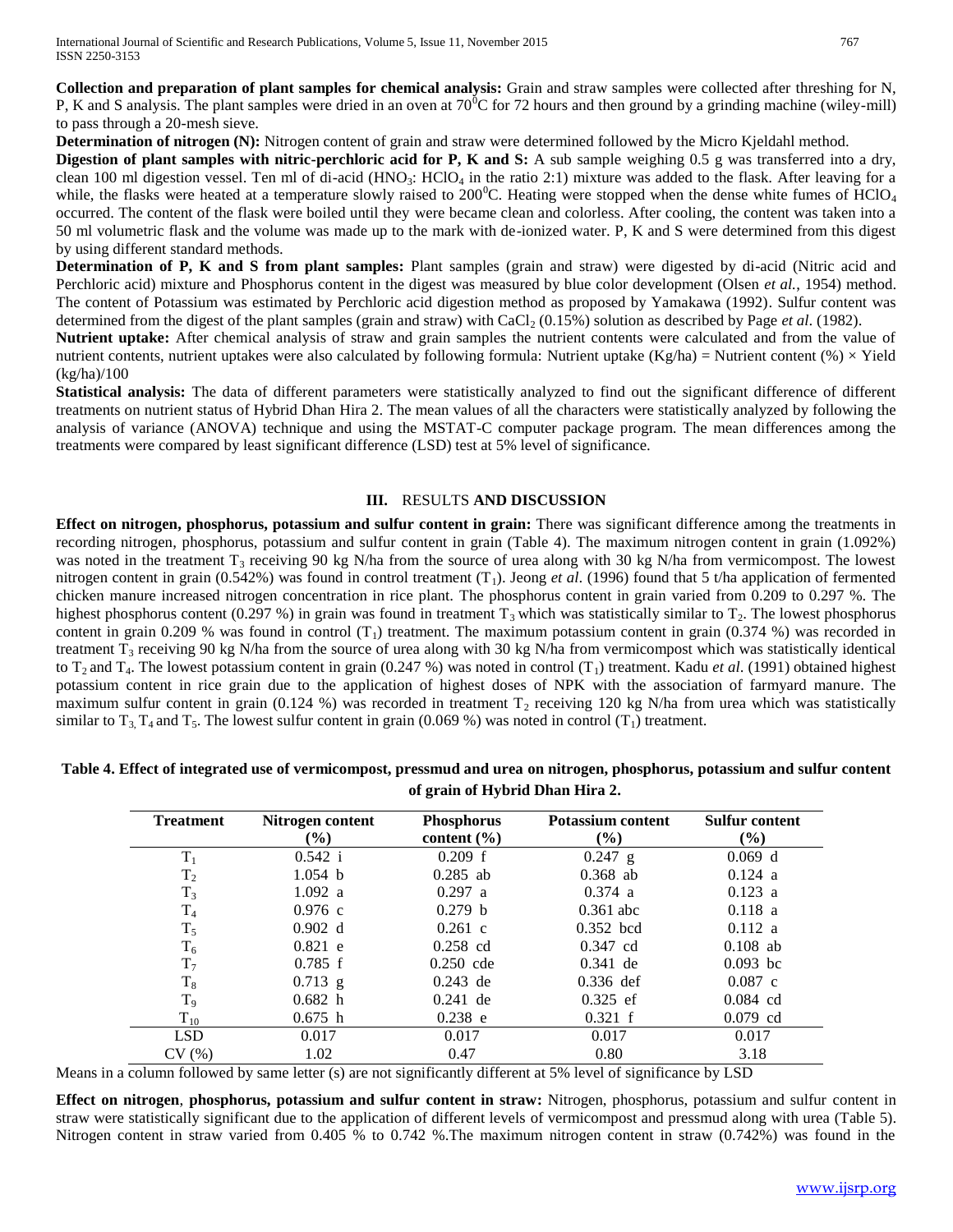treatment  $T_2$  receiving120 kg N/ha from urea, which was statistically similar to  $T_3$ . The lowest nitrogen content in straw (0.405 %) was found in the control (T<sub>1</sub>) treatment. Jeong *et al.* (1996) found that 5 t/ha fermented chicken manure increased nitrogen concentration in rice plant. The highest phosphorus content (0.182 %) in straw was found in treatment  $T_2$  receiving 120 kg N/ha from urea, which was statistically similar to  $T_3$ ,  $T_4$  and  $T_5$ . The lowest phosphorus content (0.095%) in straw was found in the control ( $T_1$ ) treatment. The highest potassium content in straw (1.213%) was found in treatment  $T_3$  receiving 90 kg N/ha from the source urea along with 30 kg N/ha from vermicompost. The lowest potassium content in straw (0.957 %) was noted in control  $(T_1)$  treatment. The maximum sulfur content in straw (0.091%) was recorded in treatment  $T_3$  receiving 90 kg N/ha from the source urea along with 30 kg N/ha from vermicompost. The lowest sulfur content in straw  $(0.048%)$  was noted in control  $(T_1)$  treatment.

| Table 5. Effect of integrated use of vermicompost, pressmud and urea on nitrogen, phosphorus, potassium and sulfur content |  |
|----------------------------------------------------------------------------------------------------------------------------|--|
| of straw of Hybrid Dhan Hira 2.                                                                                            |  |

| <b>Treatment</b> | Nitrogen content             | <b>Phosphorus</b> | <b>Potassium content</b> | <b>Sulfur content</b> |
|------------------|------------------------------|-------------------|--------------------------|-----------------------|
|                  | $\left( \frac{9}{6} \right)$ | content $(\% )$   | $\frac{9}{6}$            | $(\%)$                |
| $T_1$            | $0.405$ g                    | 0.095f            | 0.957i                   | 0.048 d               |
| T <sub>2</sub>   | 0.742a                       | 0.182a            | 1.202ab                  | $0.084$ ab            |
| $T_3$            | 0.731a                       | 0.181ab           | 1.213 a                  | 0.091a                |
| T <sub>4</sub>   | 0.704 <sub>b</sub>           | $0.174$ abc       | $1.192$ bc               | $0.081$ ab            |
| $T_5$            | 0.683c                       | $0.171$ abcd      | 1.183cd                  | 0.072 <sub>bc</sub>   |
| $T_6$            | 0.675c                       | $0.164$ bcde      | 1.173de                  | 0.068bc               |
| $T_7$            | 0.637d                       | $0.161$ cde       | 1.160 e                  | 0.063cd               |
| $T_8$            | 0.615e                       | $0.159$ cde       | 1.127f                   | 0.060cd               |
| T <sub>9</sub>   | 0.592f                       | 0.156de           | $1.081$ g                | 0.058cd               |
| $T_{10}$         | 0.582f                       | 0.153e            | 1.012 h                  | 0.057cd               |
| <b>LSD</b>       | 0.017                        | 0.017             | 0.017                    | 0.017                 |
| CV(%)            | 0.37                         | 1.93              | 0.38                     | 2.43                  |

Means in a column followed by same letter (s) are not significantly different at 5% level of significance by LSD

**Effect on nitrogen, phosphorus, potassium and sulfur uptake by grain:** Nitrogen, phosphorus, potassium and sulfur uptake by grains were significantly influenced by the application of different levels of vermicompost and pressmud along with chemical nitrogenous fertilizer (Table 6).The uptake of nitrogen by grain were ranged from 25 to 93.81 kg/ha. The highest nitrogen uptake by grains (93.81 kg/ha) of rice was observed in  $T_3$  treatment receiving 90 kg N/ha from the source urea along with 30 kg N/ha from vermicompost which was statistically superior to the rest of the treatments. The lowest nitrogen uptake by grain (25 kg/ha) was found in control  $(T_1)$ . Azim (1999) carried out experiments with organic manures and fertilizers and found significantly higher N uptake in grain over control. The maximum phosphorus uptake  $(26.07 \text{ kg/ha})$  was noted in the treatment T<sub>3</sub> receiving 90 kg N/ha from the source urea along with 30 kg N/ha from Vermicompost, which was statistically superior to the rest of the treatments. The lowest phosphorus uptake (9.64 kg/ha) by grain was found in control treatment (T<sub>1</sub>). Gupta *et al.* (1995) reported the highest phosphorus uptake by rice with combined application of poultry manure (PM) and fertilizer phosphorus. The maximum potassium uptake by grain (32.82 kg/ha) was found by T<sub>3</sub> treatment. The lowest potassium uptake by grain (11.40 kg/ha) was found in control (T<sub>1</sub>) treatment. Cassman (1995) found that potassium uptake increased with the increasing organic matter. These results are in good agreement with Jeegadeeswari *et al*. (2001) who reported increased potassium uptake in rice grain due to the application of cowdung along with NPK fertilizers. The maximum sulfur uptake (10.79 kg/ha) was noted in the treatment  $T_3$  receiving 90 kg N/ha from the source urea along with 30 kg N/ha from vermicompost which was statistically superior to the rest of the treatments. The lowest sulfur uptake (3.17) kg/ha) by grain was found in control treatment  $(T_1)$ .

| Table 6. Effect of integrated use of vermicompost, pressmud and urea on nitrogen, phosphorus, potassium and sulfur uptake |
|---------------------------------------------------------------------------------------------------------------------------|
| by grain of Hybrid Dhan Hira 2.                                                                                           |

| <b>Treatment</b> | Nitrogen uptake by<br>grain (kg/ha) | Phosphorus uptake<br>by grain (kg/ha) | Potassium uptake<br>by grain (kg/ha) | Sulfur uptake by<br>grain (kg/ha) |
|------------------|-------------------------------------|---------------------------------------|--------------------------------------|-----------------------------------|
| $T_1$            | 25.00i                              | $9.64 \text{ i}$                      | 11.40 i                              | 3.17 i                            |
| T <sub>2</sub>   | 84.56 b                             | 22.87 <sub>b</sub>                    | 29.52 b                              | 9.95 b                            |
| $T_3$            | 93.81 a                             | 26.07 a                               | 32.82 a                              | 10.79 a                           |
| T <sub>4</sub>   | 78.38 c                             | $22.40 \text{ c}$                     | 28.96c                               | 9.47 c                            |
| $T_5$            | $69.18 \text{ d}$                   | 20.02 d                               | 27.00 d                              | 8.59d                             |
| $T_6$            | $59.03$ e                           | 18.55 e                               | 24.92e                               | 7.77 e                            |
| $T_7$            | 55.34 f                             | 17.62 f                               | 24.04 f                              | 6.56 f                            |
| $T_8$            | 49.70 $g$                           | $16.96$ g                             | $23.42$ g                            | $6.06$ g                          |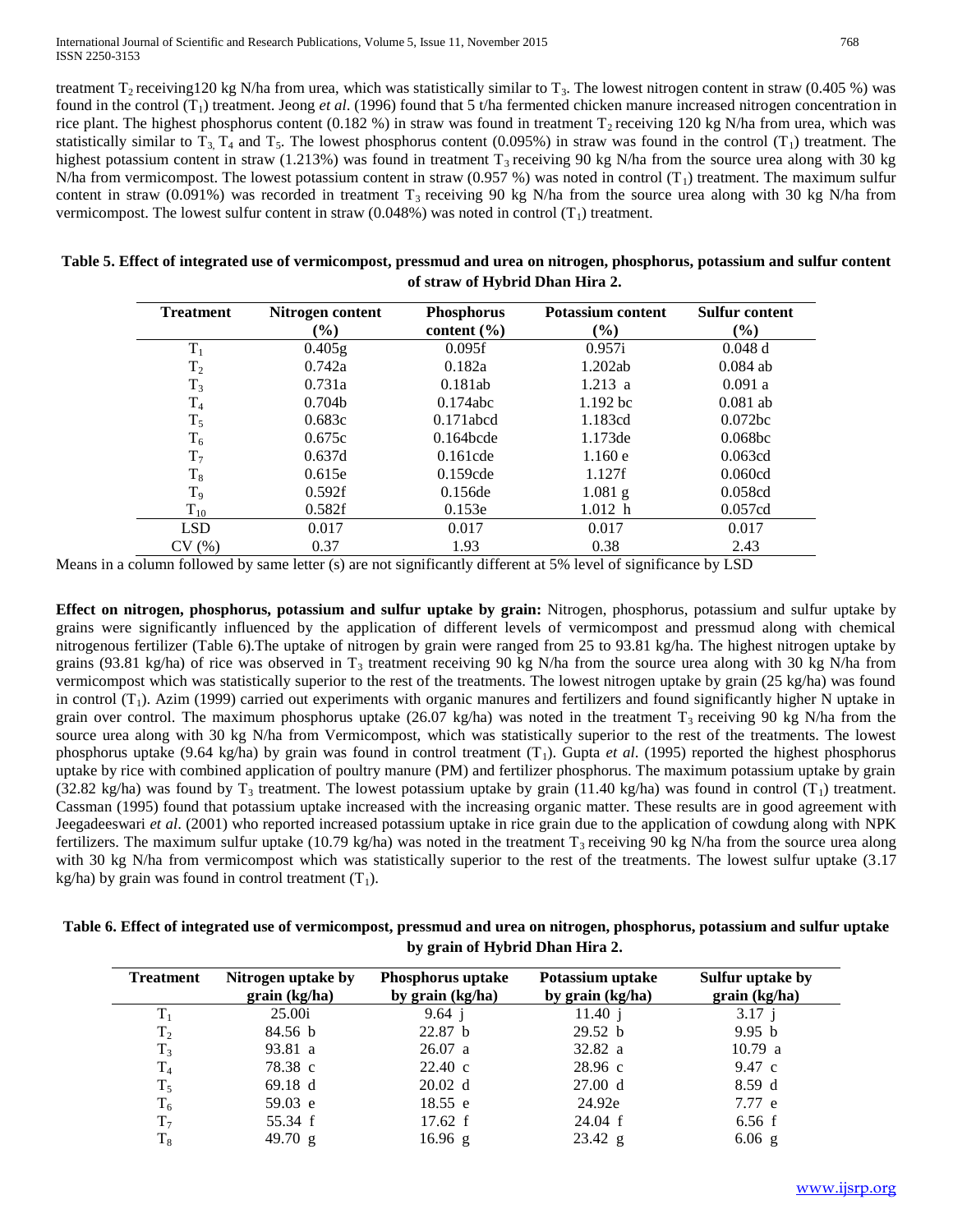International Journal of Scientific and Research Publications, Volume 5, Issue 11, November 2015 769 ISSN 2250-3153

| $\mathbf{1} \mathbf{0}$ | 45.92 h | 16.23 h | 21.88<br>h | 5.66 h         |
|-------------------------|---------|---------|------------|----------------|
| $\mathbf{r}$<br>$-10$   | 44.14 h | 15.57   | 20.99      | 5.17<br>، ۱۰ ت |
| LSD                     | 2.350   | 0.237   | 0.359      | 0.406          |
| (%<br>Cν                | 2.26    | 0.74    | 0.85       | 3.24           |

Means in a column followed by same letter (s) are not significantly different at 5% level of significance by LSD

**Effect on nitrogen, phosphorus, potassium and sulfur uptake by straw:** Effects of vermicompost, pressmud along with urea on nitrogen, phosphorus, potassium and sulfur uptake by straw were statistically significant (Table 7). The maximum nitrogen uptake (55.70 kg/ha) was noted in treatment  $T_3$  receiving 90 kg N/ha from the source urea along with 30 kg N/ha from Vermicompost which was statistically superior to the rest of the treatments. The lowest nitrogen uptake by straw (18.29 kg/ha) was noted in control treatment (T<sub>1</sub>). Treatment T<sub>3</sub> recorded the maximum phosphorus uptake (13.79 kg/ha). The minimum phosphorus uptake by straw (4.29 kg/ha) was found in control  $(T_1)$  treatment. The maximum potassium uptake (92.43 kg/ha) by straw was found in  $T_3$  treatment receiving 90 kg N/ha from the source urea along with 30 kg N/ha from vermicompost which was statistically superior to the rest of the treatments. Control (T1) treatment produced the minimum potassium uptake (43.22 kg/ha). Jeegadeeswari *et al*. (2001) also observed that the potassium uptake by rice was increased by the application of organic manure with nitrogen, phosphorus and potassium. The maximum sulfur uptake by straw (6.91 kg/ha) was noted in the treatment  $T_3$  receiving 90 kg N/ha from the source urea along with 30 kg N/ha from vermicompost which was statistically superior to the rest of the treatments. The lowest sulphur uptake (2.17 kg/ha) by straw was found in control treatment  $(T_1)$ .

# **Table 7. Effect of integrated use of vermicompost, pressmud and urea on nitrogen, phosphorus, potassium and sulfur uptake by straw of Hybrid Dhan Hira 2.**

|                | Nitrogen uptake by<br>straw $(kg/ha)$ | Phosphorus uptake by<br>straw (kg/ha) | Potassium uptake<br>by straw $(kg/ha)$ | Sulfur uptake by<br>straw (kg/ha) |
|----------------|---------------------------------------|---------------------------------------|----------------------------------------|-----------------------------------|
| $T_1$          | 18.29 j                               | 4.29 i                                | 43.22 j                                | 2.17 i                            |
| T <sub>2</sub> | 53.27 b                               | 13.06 b                               | 86.30 b                                | 6.03 b                            |
| $T_3$          | 55.70 a                               | 13.79 a                               | 92.43 a                                | 6.91 a                            |
| T <sub>4</sub> | 50.40c                                | 12.46c                                | 85.35c                                 | $5.80\text{ c}$                   |
| $T_5$          | 45.97d                                | 11.51 d                               | 79.62 d                                | 4.84 d                            |
| $T_6$          | 42.19 e                               | 10.25e                                | 73.29 e                                | 4.25 e                            |
| $T_7$          | 39.11 f                               | 9.86 f                                | 71.22 f                                | 3.87 f                            |
| $T_8$          | $37.02$ g                             | $9.57$ fg                             | $67.86$ g                              | $3.61$ g                          |
| $T_9$          | 35.38 h                               | 9.32 $g$                              | 64.61 h                                | 3.47 gh                           |
| $\rm T_{10}$   | 34.16 i                               | 8.98 h                                | 59.40 i                                | 3.34 h                            |
| <b>LSD</b>     | 0.431                                 | 0.297                                 | 0.736                                  | 0.188                             |
| CV(%)          | 0.61                                  | 1.68                                  | 0.59                                   | 2.52                              |

Means in a column followed by same letter (s) are not significantly different at 5% level of significance by LSD

#### **IV.** CONCLUSION

Nutrient statuses of rice (Hybrid Dhan Hira 2) were statistically significant by different treatments. The highest amount of nitrogen, phosphorus, potassium in grain and the highest potassium  $\&$  sulfur in straw were recorded from  $T_3$  treatment. The highest sulfur content in grain and the highest nitrogen, the highest phosphorus in straw were recorded in treatment  $T_2$ . The highest amount of nitrogen, phosphorus, potassium, sulfur uptake by grains and straw of rice were observed in  $T_3$  treatment receiving 90 kg N/ha from the source urea along with 30 kg N/ha from vermicompost. On the other hand the lowest values of these parameters were obtained from  $T_1$ .

### **REFERENCES**

- [1] Adorado, J. L., Buctuanon, E. M., Villegas, L. G. and Bondad, C.M. (2003). Vermiculture and Vermicomposting Technology. Available: http:// www pcarrd.dost.gov.ph
- [2] Azim, S. M. A. (1999). Effect of S, Zn, and B supplied from manures and fertilizers on BRRI Dhan29. M.S. Thesis, Dept. of Soil Sci. (January-June Semester), BAU.
- [ 3] Banik, P. and Bejbaruah, R. (1996). Effect of vermicompost on rice (*Oryza sativa)* yield and soil fertility status of rainfed humid sub-tropics. Indian Journal of Agricultural Sciences. http://www.cababstractsplus.org
- [4] BRRI (Bangladesh Rice Research Institute). (2004). BRRI Annual Report for July 2003-June 2004.Bangladesh Rice Res. Inst., Joydevpur, Gazipur, Bangladesh. pp. 55-59.